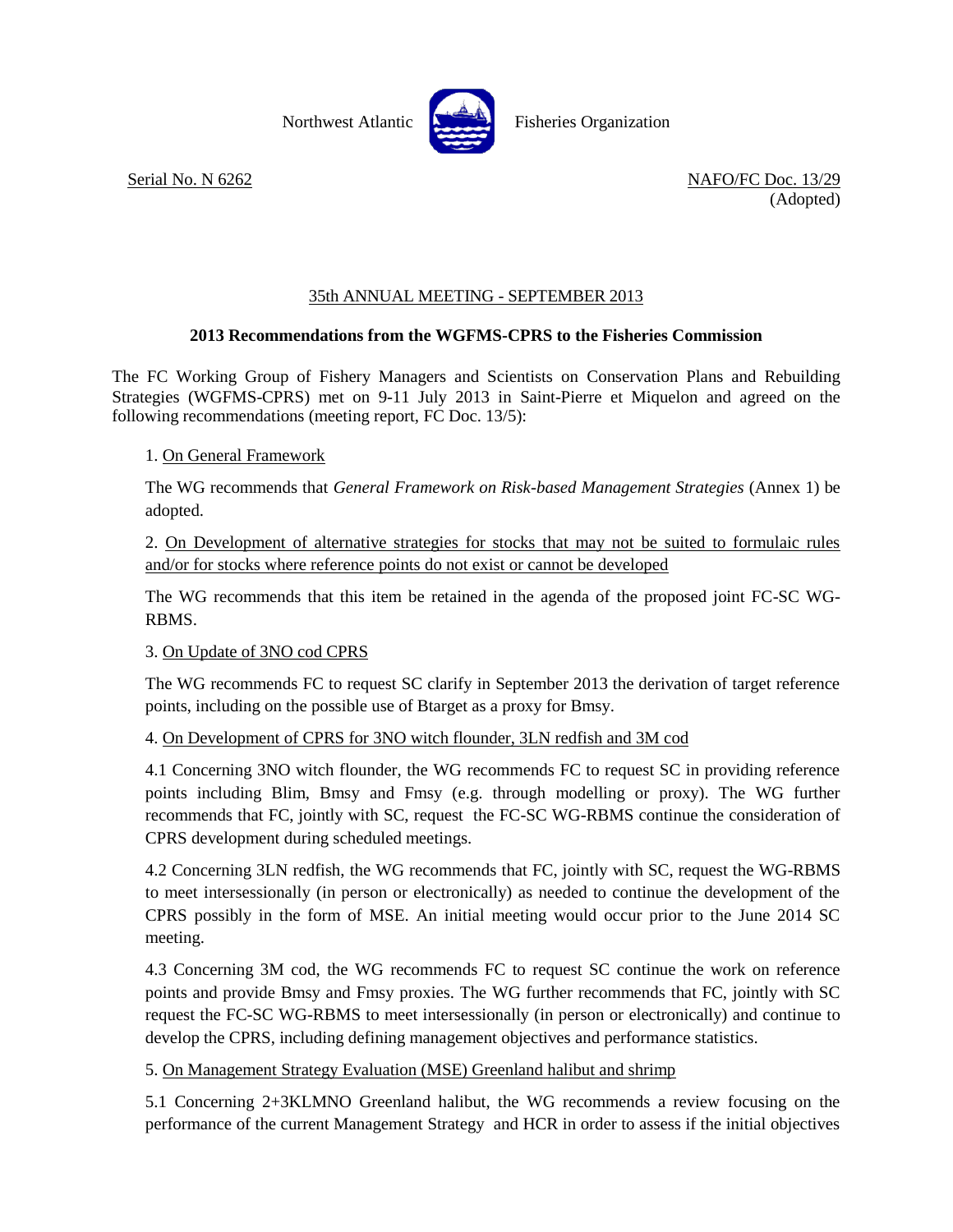of the rebuilding programme are being met. The WG further recommends FC to consider developing a work plan for the Greenland halibut MSE review with a view to take a decision in September 2014.

5.2 Concerning 3L Shrimp, the WG recommends FC to consider requesting the WG-RBMS to start developing a management strategy, including HCR.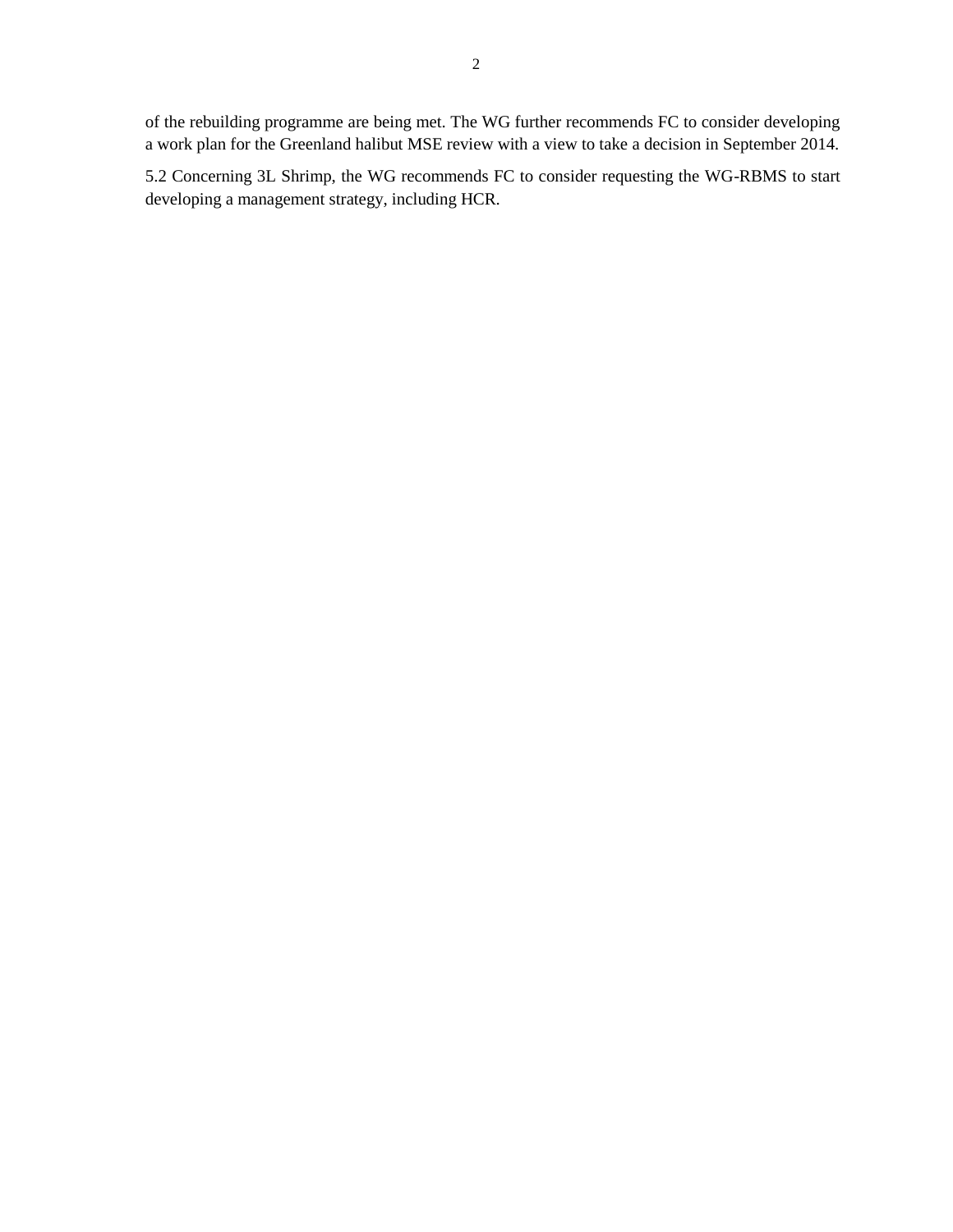## **Annex 1. General Framework on Risk-based Management Strategies**

### **1. Introduction**:

The purpose of this document is to provide guidance on the development and implementation of risk management strategies based on the application of the Precautionary Approach framework.

While not intended to be a template, the following are recommended elements for the development and implementation of risk based management strategies

## **2. Biological Synopsis / Fishery Overview:**

A brief overview outlining the main biological characteristics of the stock with emphasis on the aspects which impact rebuilding of the stock, as appropriate, including:

- A species' life history characteristics (e.g. growth rates, fecundity, longevity, age-at-maturity, size-at-maturity) - critical elements to consider in determining a stock's response to both fishing pressures and rebuilding measures
- Multispecies interactions these can have a strong influence on stock recovery potential and ability of all stocks to reach MSY
- Environmental conditions (e.g. temperature, salinity) will impact the rebuilding dynamics of a stock by affecting life history characteristics, such as fecundity, growth and general productivity. Environmental conditions will also influence predator and prey abundance, which in turn impacts a stocks' overall health and recruitment.

A brief overview of the fisheries in which the stock is captured, including both targeted catch and bycatch, including:

- Impacts of rebuilding on other fisheries - rebuilding efforts for a depleted stock harvested in a mixed-stock or multispecies fishery may have impact on / be impacted by fishing opportunities on targeted stocks/species whose populations are healthy

# **3. Objective(s):**

Objectives (fishery and conservation related) should be clearly stated and direct the development of specific measures. Milestones may also be established as interim steps to achieving objectives.

Objectives and milestones may take into account the following components:

- A target, which is preferably quantifiable (e.g. specified biomass goal)
- A desired time to reach the target (e.g. specified # of years/ generations)
- An acceptable probability level for reaching the target within the specified timeframe

The long-term objective of a Risk-based Management Strategy is to achieve and to maintain the Stock Biomass and the Fishing Mortality in the 'safe zone', as defined by the NAFO Precautionary Approach framework and to ensure that fisheries resources are maintained at or restored to levels capable of producing maximum sustainable yields, according to the Convention objectives (resolution NAFO/GC Doc. 08/3).

# **4. Reference Points:**

The level of information available to perform a quantitative assessment and to define biological reference points may vary considerably between stocks. There are currently stocks with an adopted quantitative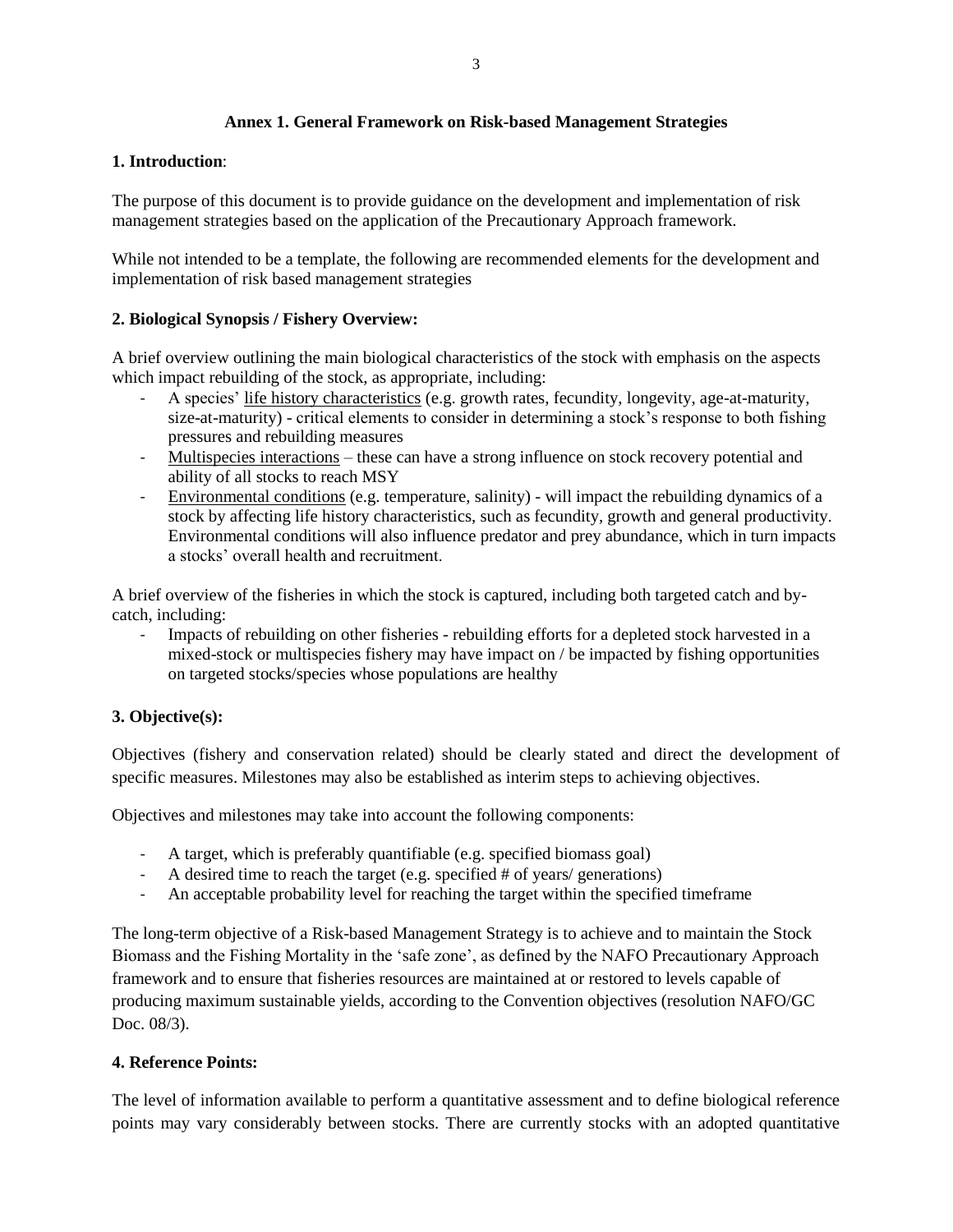assessment and with limit and/or potential target reference points defined but there are stocks with inadequate information to perform a quantitative assessment and for which the definition of reference points is difficult or not possible.

Where limit reference points can be defined, they should be calculated by the Scientific Council (SC).

SC should also provide advice and analysis in support of the development of other reference points (e.g. targets).

# **5. Guidance on Management Strategies and Harvest Control Rules<sup>1</sup>**

# **a. Stocks below limit reference point**

- no directed fishing, and
- by-catch should be restricted to unavoidable by-catch in fisheries directing for other species

# **b. Re-opening to direct Fishing:**

A decision to reopen the fishery should only be considered when Biomass is above Blim.

When a stock has recovered beyond Blim, initial TAC levels should be set at conservative levels to allow for continued recovery and growth.

Decisions to reopen a fishery should take into account any available risk analysis. Where quantitative risk analysis is available, reopening the fishery should only be considered when there is a very  $low<sup>2</sup>$  probability of Biomass actually being below Blim.

In the absence of a quantitative risk analysis, a decision to reopen a fishery would only occur when FC has a high degree of confidence, taking into account any available advice/analysis from SC, that biomass is above Blim or its proxy. Any subsequent increases in TAC should be gradual in order to allow for monitoring of the stock response to the fishery.

# **c. Open fisheries:**

The NAFO Precautionary Approach framework should be applied and Harvest Control Rules (HCR) should be developed in order to specify actions to be taken.

Fisheries specific harvest control rules should be designed with the objective of keeping the fishery in the safe zone.

There should be a low probability that fishing mortality will exceed Flim.

Scenarios may be considered which mitigate decline in biomass and/or limit increases in TACs as a means to balance fishery socio-economics and long-term conservation objectives.

# **d. Closing of Directed Fishing:**

l

<sup>&</sup>lt;sup>1</sup> Noting the merits of quantifiable and testable harvest control rules, these aspects should be considered, on a stock by stock basis, in the development of risk-based management strategies.

 $2^{2}$  The actual level of risk should be specified by managers.